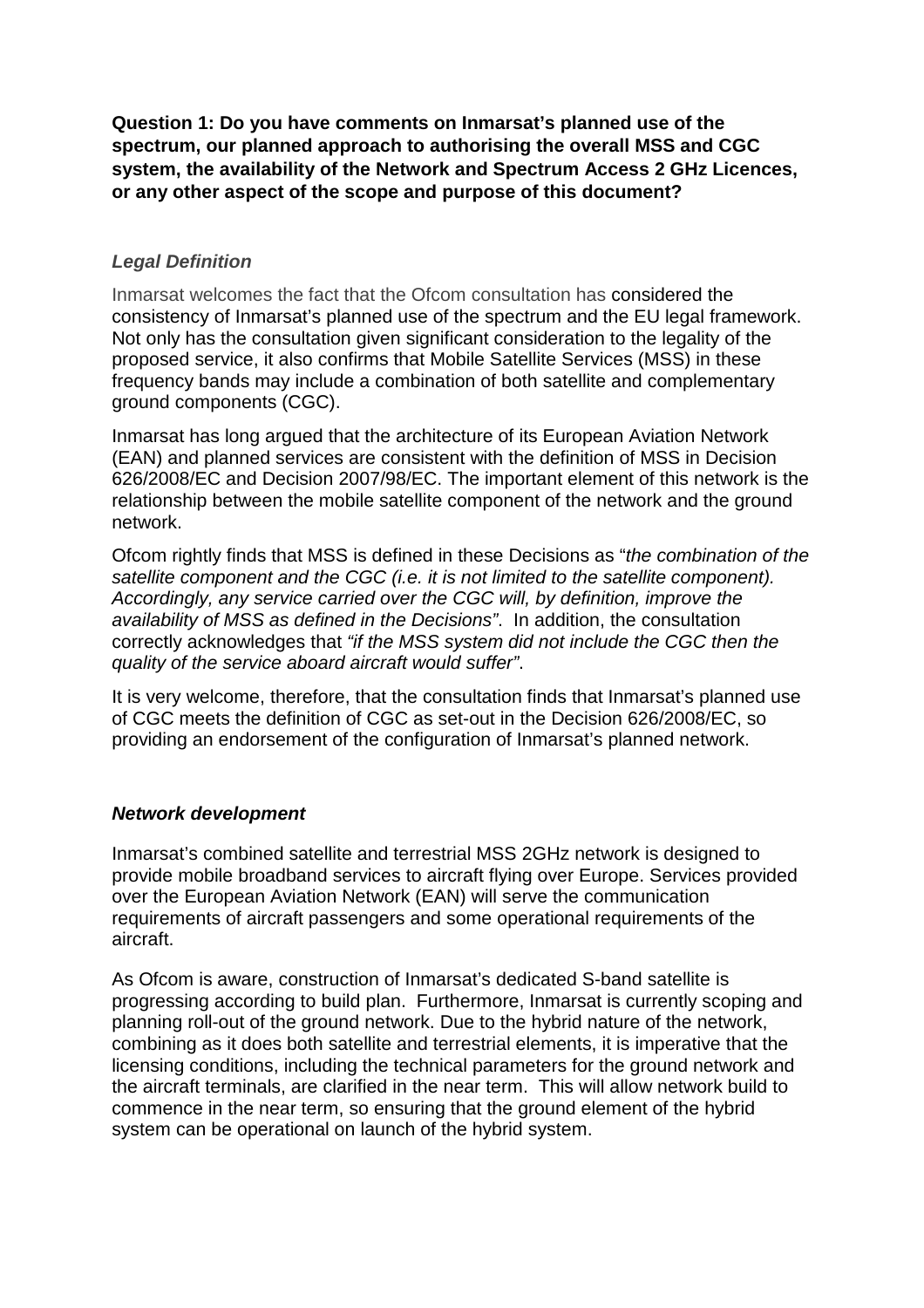Ofcom's proposals envisage fee differentials per CGC station dependant on geographical location. A fee structure such as this will impact the choice of location of the ground station. Therefore, given the lead-time required to select all sites and build the network, we would urge Ofcom to conclude this consultation with urgency and as soon as practicable.

## *Economic Benefits*

Inmarsat's vision is to provide the world's first hybrid mobile satellite and terrestrial communications network, a vision that is supported by our European business partners and one that will become fully operational by 2017. This innovative platform will be used to provide seamless communications for European airlines, ensuring that airlines and airline passengers alike can access in-flight broadband Internet services.

In regulating the use of the CGC in the provision of MSS in the UK, it is important to acknowledge the total economic benefit that the development and roll-out of this unique platform will have for UK citizens and business alike.

The roll-out maintenance and operation of Inmarsat's pan-European MSS/CGC inflight broadband network will realise a total investment by Inmarsat of £194m by 2025. This includes a £132m investment in the space sector to build and launch the S-band satellite, along with a further £62m investment in the complementary ground network to increase the network's capacity and resulting quality for users. This rollout and maintenance work is expected to create over 500 high-skilled, high-tech jobs across Europe.

The introduction of Inmarsat's in-flight connectivity service is also expected to offer society a host of wider economic benefits, such as technological advancement; higher-value employment opportunities and increased labour force productivity; competition; as well as opportunities for improved environmental and airline safety standards. These benefits are expected to be valued in excess of £46m (present value) over 2014–25.

### **Question 2: Do you have any comments on the technical conditions we propose to include in the Network 2GHz Licence**

Inmarsat is content with the technical licence conditions for the DA2G base stations described in section 7 of the consultation document and we are content with the draft licence in Annex 6 of the consultation document. We concur with Ofcom that the technical conditions are consistent with those assumptions in ECC Report 233. In accordance with the conclusions of that Report, we agree with Ofcom's conclusions (para 7.20) that no special mitigation measures are required for the DA2G base station with regard to potential interference to other services and applications operating in the UK in the adjacent frequency blocks. As identified by Ofcom, this includes any CGC deployed in the adjacent frequency block to that assigned to Inmarsat.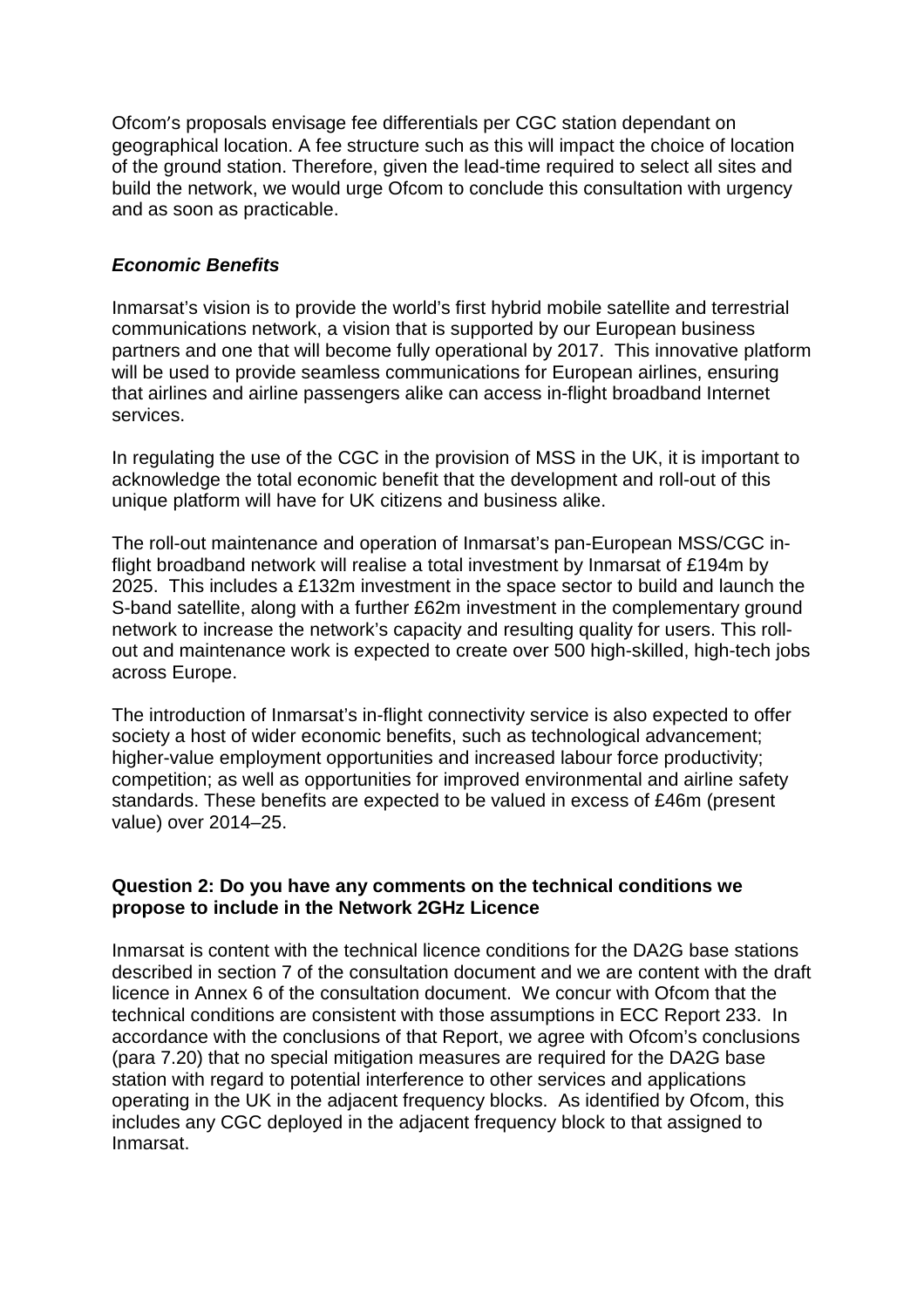Inmarsat agrees with the technical due diligence provided in Annex 5 of the consultation document. Although this consultation document is not addressing the technical conditions for the aeronautical terminals, Inmarsat agrees with the analysis presented for the aeronautical terminals in Annex 5, which confirms that the aeronautical terminals will also not cause unacceptable interference to users in the adjacent frequency bands.

Inmarsat therefore supports Ofcom's conclusion in 8.32.

# **Question 3: Do you have any comments on our proposals for the fee level, fee structure and implementation of the location factor for the fee for the Network 2 GHz Licence?**

Inmarsat further supports the approach of Ofcom to establish a new and alternative fee structure to the UK wide fee, based on a site specific approach. This provides a powerful incentive to install the relatively modest number of towers in locations where the relative value of spectrum is estimated to be lower by Ofcom. We believe that the methodology achieves the objectives Ofcom has set in 8.25 and is better tuned to our expected deployment of DA2G base stations. It indeed creates both medium and long term incentives to minimise the total number of towers and to adopt a responsible approach in locating towers in locations that avoid highly populated areas. We agree that, even though the integrated MSS/CGC nature makes sharing opportunities relatively low, this approach does maximise the potential for sharing.

Inmarsat's unique European Aviation Network (EAN) combines the best of two existing technologies and consists of:

- a satellite (Europasat), covering the landmass of Europe, as well as the surrounding seas and neighbouring regions; and,
- a complementary terrestrial network providing additional capacity.

As acknowledged in Ofcom's consultation, the EAN will be used as a wholesale backhaul service to support a variety of aircraft communications including passenger communications (real-time social media, web-surfing and email, connecting flight instructions, etc.) and airlines' administrative and operational communications (e.g., digital cabin logbook, aircraft documentation viewer, monitoring of engines and fuel saving, etc.).

It is designed as a hybrid network that allows seamless roaming for users between both parts of the integrated system. Both the satellite and the terrestrial components use the same frequency spectrum of 2x15 MHz bandwidth allocated to Inmarsat. Intended customers are airlines, not individual passengers. CGC will complement MSS coverage throughout Europe and will be limited to a few hundred base stations for the whole of the European landmass. S-band terminals operating on the aircraft will be specific and qualified for aerospace.

It is important to note, therefore, that due to the intended market, the specifications of the network and the deployment plan, EAN cannot be compared to any existing